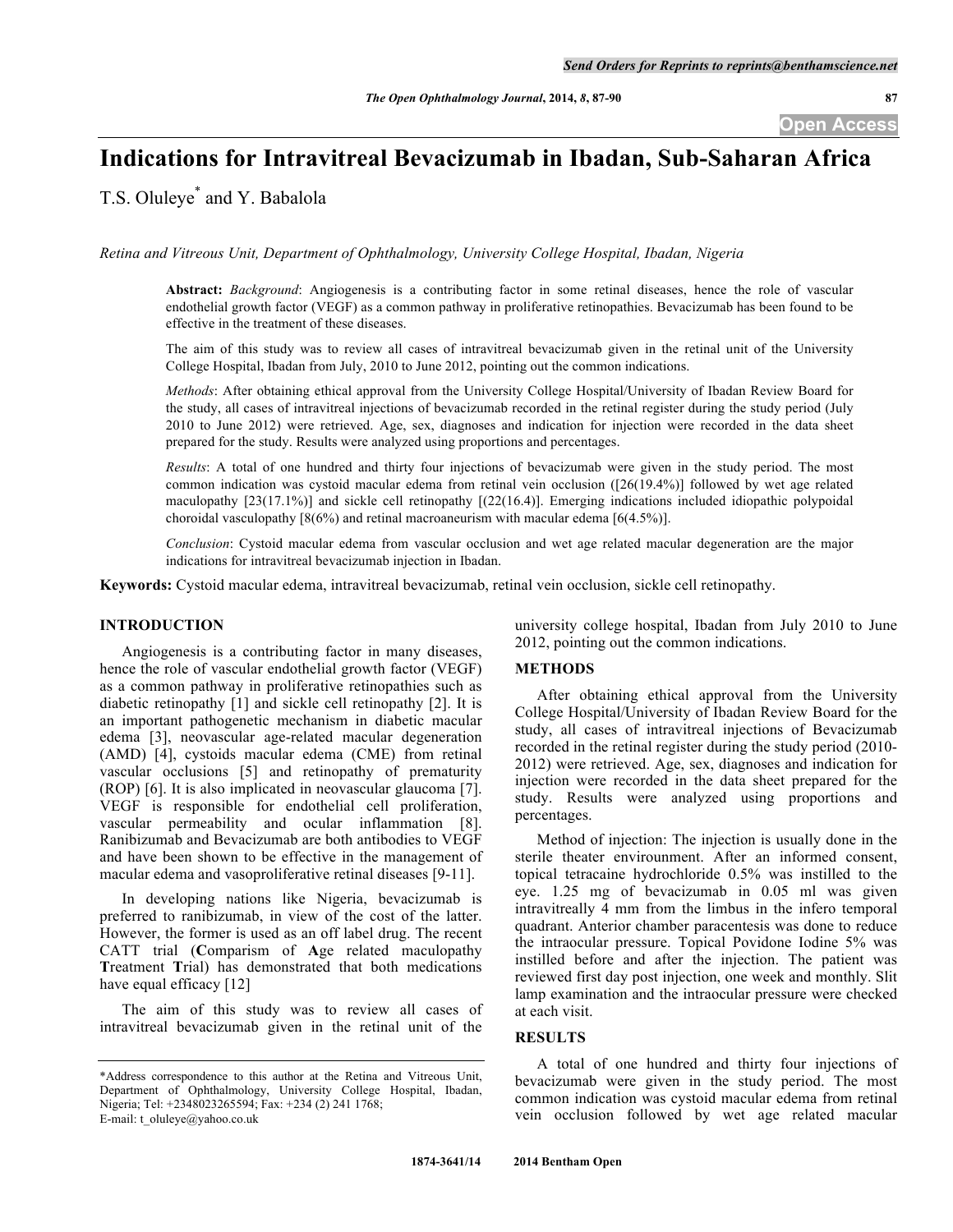| <b>Indications/Age (Yrs)</b>                        | $30$ | $31-40$                  | $41 - 50$      | $51-60$        | $60+$          | Total $(\% )$ |
|-----------------------------------------------------|------|--------------------------|----------------|----------------|----------------|---------------|
| <b>Retinal Vein Occlusion + CME</b>                 |      |                          | $\overline{2}$ |                | 17             | 26(19.4)      |
| Wet AMD                                             | ٠    |                          | $\overline{2}$ | 4              | 17             | 23(17.1)      |
| Sickle cell Retinopathy + Vit. Heam.                | 4    | 11                       | 3              | 4              |                | 22(16.4)      |
| <b>Prolif Diabetic Retinopathy +Vit Haem</b>        | ۰    | $\overline{\phantom{a}}$ | 4              | 3              | 6              | 13(9.7)       |
| <b>Diabetic Macular Edema</b>                       |      |                          | $\overline{2}$ | 2              | 6              | 10(7.5)       |
| Branch Retinal Vein Occlusion + Vit. Haem.          | ۰    | $\overline{\phantom{0}}$ | $\overline{2}$ |                | 7              | 10(7.5)       |
| <b>Idiopathic Polypoidal Choroidal Vasculopathy</b> |      |                          |                | $\overline{2}$ | 5              | 8(6.0)        |
| <b>Idiopathic CNVM</b>                              | ۰    | $\overline{\phantom{a}}$ | 6              |                |                | 7(5.2)        |
| Neovascular Glaucoma                                |      |                          | $\overline{2}$ | 3              | $\mathfrak{D}$ | 7(5.2)        |
| Retinal arterial macroaneurism                      | ۰    | $\overline{\phantom{a}}$ |                | 4              | 2              | 6(4.5)        |
| <b>Others</b>                                       |      |                          |                |                |                | 2(1.5)        |
| Total                                               | 5    | 11                       | 24             | 31             | 63             | 134(100)      |

**Table 1. Indications for intravitreal bevacizumab in Ibadan, Sub-Saharan Africa.**

CME= cystoid macular edema; AMD= age related macular degeneration; CNVM= choroidal neovascular membrane; Vit. Heam= vitreous haemorrhage; Prolif= proliferative.

degeneration (AMD) and sickle cell retinopathy among others (Table **1**).

## **DISCUSSION**

The most common indication for intravitreal bevacizumab in Ibadan was retinal vein occlusion with macular edema. Retinal vein occlusion is a common presentation to the retinal clinic of the University College Hospital, Ibadan [13]. This may be due to the fact that systemic hypertension, a strong predisposing factor for retinal vein occlusion is on the rise in Nigeria and is the most common medical presentation among Nigerians [14] with the prevalence between 11.2% [15] and 25% [16-18]. As retinal vein occlusion is associated with increased levels of Vascular Endothelial Growth Factor (VEGF), macular edema from retinal vein occlusion has been reported to respond well to intravitreal bevacizumab [19]. Grid laser treatment showed visual acuity benefit in branch retinal vein occlusion [20]. Intravitreal triamcinolone acetonide demonstrated transient inconsistent benefit with potential complications [21]. Intravitreal bevacizumab appears to be a safe and effective treatment for macular edema associated with branch retinal vein occlusion, at least in the short term [22-26].

The second common indication for bevacizumab injection was wet age related macular degeneration (AMD). Age related macular degeneration is a significant presentation in Ibadan, sub-Saharan Africa as shown by a recent study [27]. In the western world and Asia, it is the most common indication [28]. Bevacizumab is equally effective as ranibizumab for producing visual improvement as opposed to previous treatments that either stabilizes vision or made vision worse [29].

Sickle cell retinopathy is a significant cause of retinal disease in Ibadan, West Africa. The prevalence of the hemoglobin S gene in Nigeria is between 20 and 25% [30, 31]. In Nigeria, Hemoglobin SC produces most of the retinopathic changes with previous studies showing patient's presentation at the late stages of the disease [32-34]. Intravitreal bevacizumab help in clearing vitreous hemorrhage before the administration of adequate laser treatment.

Diabetic retinopathy with vitreous hemorrhage and macular edema are emerging indications in Ibadan. There is a global trend towards increase of the incidence and prevalence of diabetes in Africans due to changing lifestyles [35]. Diabetic retinopathy is now a significant cause of blindness in Nigeria [36, 37]. In June 2010, the diabetic clinical research network (DCRNet) compared the anti VEGF ranibizumab with laser and triamcinolone in a randomised trial and found ranibizumab (at a dose of 0.3 mg) to be superior to both laser and triamcinolone either alone or in combination with laser [38]. The RESTORE study showed that Ranibizumab monotherapy or combined with laser provided superior visual acuity gain over standard laser in patients with visual impairment due to diabetic macular edema (DME) [39]. The RESOLVE Study and the READ 2 study also clearly showed that ranibizumab is effective in producing visual gain [40, 41]. Bevacizumab (at a dose of 1.25 mg), an antiVEGF similar to ranibizumab has also been found to be superior to laser in The BOLT study [42].

Idiopathic polypoidal choroidal vasculopathy (IPCV) is an emerging diagnosis in our center. A study from our center describes the disease as more common in women, presenting with hemorrhagic pigment epithelial detachment (PED) subretinal and breakthrough vitreous hemorrhage [43]. Intravitreal bevacizumab help reduce the height of PED and reduces exudation and hemorrhage but the definitive treatment is Photodynamic therapy (PDT) [44].

Other indications found in the study included Idiopathic choroidal neovascular membrane (CNVM), myopic CNVM, neovascular glaucoma and retinal arterial macroaneurism with exudation involving the macula. All these have been reported to respond well to bevacizumab [45, 46]. We also encountered a case of Coats' disease with massive exudation in a young man. Intravitreal Bevacizumab has been reported to help reduce exudation in coats [47].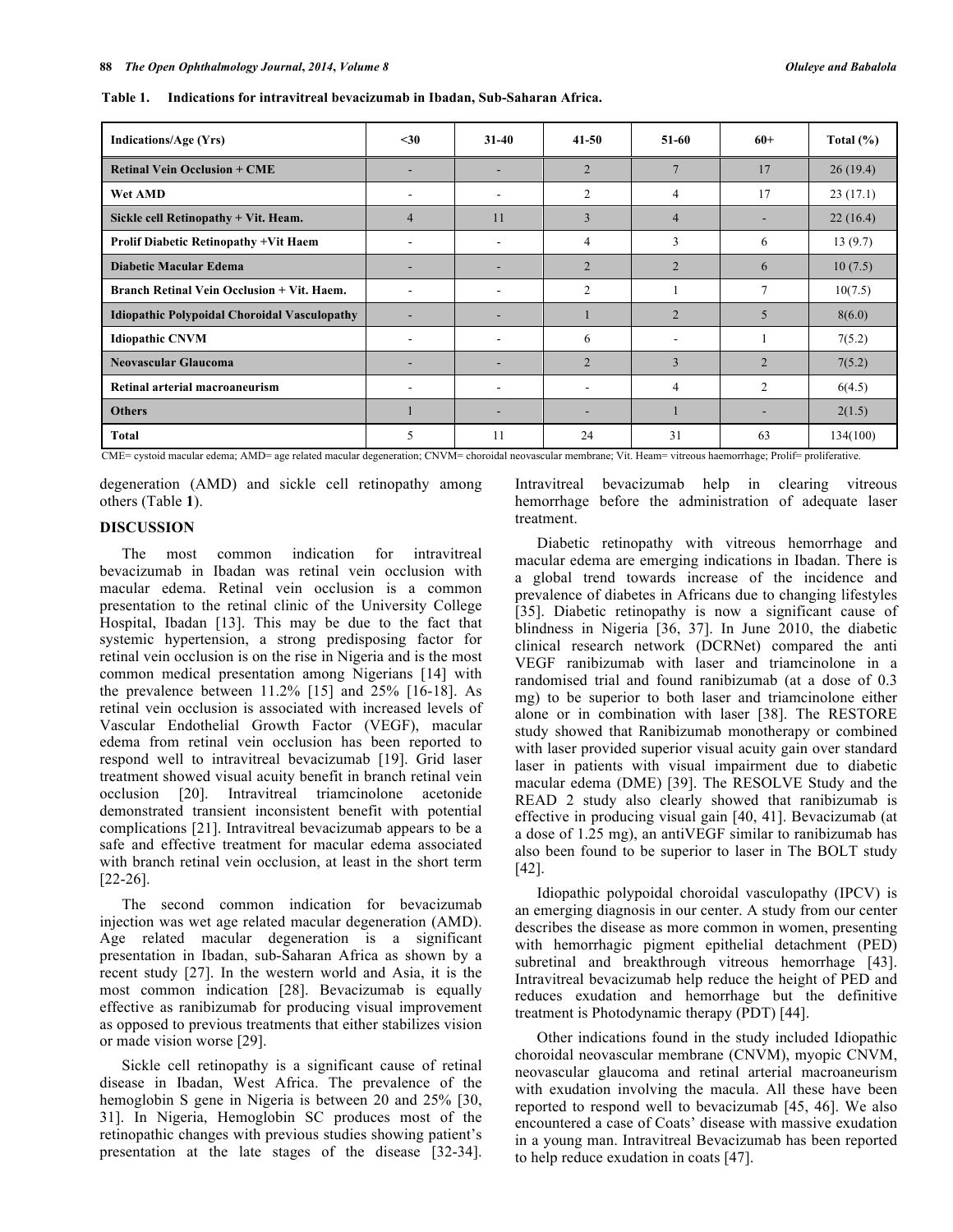#### *Indications for Intravitreal Bevacizumab in Ibadan, Sub-Saharan Africa The Open Ophthalmology Journal***,** *2014***,** *Volume 8* **89**

Procurement and dispensing bevacizumab in developing countries are challenging. A 4 ml vial is 5 times the minimum wage of a worker in Nigeria. The options available include pooling patients together for the injection, however in small centers, the number of patients available may not justify purchasing a vial. The other option is to involve the pharmacy department of the hospital concerned to dispense in tuberculin syringes under strict aseptic process. The risk of endophthalmitis is significant with this option and need to be seriously considered. It is important to remember the cold chain involvement in the dispensing of bevacizumab. Frequent power outages in developing nations may disrupt this chain rendering the drug ineffective. The use of alternative power supply is imperative.

# **CONCLUSION**

The most common indications for intravitreal bevacizumab in Ibadan from this study included cystoid macular edema from retinal vein occlusion, wet age related macular degeneration and sickle cell retinopathy. In developing countries, eye centers should bear in mind the challenges of dispensing bevacizumab.

# **LIMITATIONS**

The study being a retrospective study, may be limited by accurate data retrieval from case records.

#### **ACKNOWLEDGEMENTS**

The Eye clinic record staff of the University College Hospital, Ibadan, and the departmental staff are appreciated for their contribution.

## **CONFLICT OF INTEREST**

The authors confirm that this article content has no conflict of interest.

## **REFERENCES**

- [1] Aiello LP, Avery RL, Arrigg PG, *et al*. Vascular endothelial growth factor in ocular fluids of patients with diabetic retinopathy and other retinal disorders. N Engl J Med 1994; 331: 1480-7.
- [2] Kim SY, Mocanu C, Mcleod S, *et al*. Expression of pigment epithelium-derived factor (PEDF) and vascular endothelial growth factor (VEGF) in sickle cell retina and choroid. Exp Eye Res 2003; 77(4): 433-45.
- **[3]** Antonetti DA, Barber AJ, Khin S, *et al*. Vascular permeability in experimental diabetes is associated with reduced endothelial occludin content: vascular endothelial growth factor decreases occludin in retinal endothelial cells. Penn State Retina Research Group. Diabetes 1998; 47(12): 1953-9.
- [4] Ciulla TA, Rosenfeld PJ. Antivascular endothelial growth factor therapy for neovascular age-related macular degeneration. Curr Opin Ophthalmol 2009; 20(3): 158-65.
- [5] Noma H, Funatsu H, Yamasaki H, *et al*. Pathogenesis of Macular Edema With Branch RetinalVeinOcclusion and Intraocular Levels of Vascular Endothelial Growth Factor and Interleukin-6. Am J Ophthalmol 2005; 140(2): 256. e1-256.e7
- [6] Pierce EA, Foley ED, Smith LEH. Regulation of Vascular Endothelial Growth Factor by Oxygen in a Model of Retinopathy of Prematurity. Arch Ophthalmol 1996; 114(10): 1219-28.
- [7] Horsley MB, Kahook MY. Anti-VEGF therapy for glaucoma. Curr Opin Ophthalmol. 2010; 21(2): 112-7.
- [8] Kowanetz M, Ferrara N. Vascular endothelial growth factor signaling pathways:therapeutic perspective. Clin Cancer Res 2006; 12: 5018-22.
- [9] A Prospective Randomized Trial of Intravitreal Bevacizumab or Laser Therapy in the Management of Diabetic Macular Edema (BOLT Study): 12-Month Data: Report 2. Ophthalmology 2010; 117(6): 1078-86.
- [10] Elman MJ, Aiello LP, Beck RW, *et al*. Diabetic Retinopathy Clinical Research Network. Randomized trial evaluating ranibizumab plus prompt or deferred laser or triamcinolone plus prompt laser for diabetic macular edema Ophthalmology 2010;  $117 \cdot 1064 - 77$
- [11] Avery RL. Regression of retinal and iris neovascularization following intravitreal bevacizumab. (Avastin). Retina 2006; 26: 352-4.
- [12] CATT Research Group, Martin DF, Maguire MG, *et al*. Ranibizumab and bevacizumab for neovascular age-related macular degeneration. N Engl J Med 2011; 364(20): 1897-908.
- [13] TS Oluleye, AI Ajaiyeoba. Retinal diseases in Ibadan. Eye 2006; 20(12): 1461-3.
- [14] Ogah OS. Hypertension in sub-Saharan African populations: The burden of hypertension in Nigeria. Ethn Dis2006; 16: 765.
- [15] Akinkugbe OO. Non-communicable diseases in Nigeria-final report of a national survey. Lagos: Federal Ministry of Health— National Expert Committee on Non-Communicable Diseases 1997; pp. 1-12.
- [16] The Seventh Report of the Joint National Committee on Prevention, Detection, Evaluation, and Treatment of High Blood Pressure (JNC 7). JAMA 2003; 289(19): 2560-72.
- [17] Cooper R, Rotimi C, Ataman S, *et al*. The prevalence of hypertension in seven populations of West African origin. Am J Public Health1997; 87(2): 160-8.
- [18] Bella AF, Baiyewu O, Bamigboye A, *et al*. The pattern of medical illness in a community of elderly Nigerians. Cent Afr J Med 1993; 39(6): 112-6.
- [19] Campochiaro PA. Anti-vascular endothelial growth factor treatment for retinal vein occlusions. Ophthalmologica 2012; 227(Suppl 1): 30-5.
- [20] The Branch Vein Occlusion Study Group. Argon laser photocoagulation for macular edema in branch vein occlusion. Am J Ophthalmol 1984; 98(3): 271-82.
- [21] Scott IU, Ip MS, VanVeldhuisen PC, *et al.* SCORE Study Research Group. A randomized trial comparing the efficacy and safety of intravitreal triamcinolone with standard care to treat vision loss associated with macular Edema secondary to branch retinal vein occlusion: the Standard Care *vs* Corticosteroid for Retinal Vein Occlusion (SCORE) study report 6. Arch Ophthalmol 2009; 127(9): 1115-28.
- [22] Rabena MD, Pieramici DJ, Castellarin AA, *et al*. Intravitreal bevacizumab (Avastin) in the treatment of macular edema secondary to branch retinal vein occlusion. Retina 2007; 27: 419-  $25.$
- [23] Abegg M, Tappeiner C, Wolf-Schnurrbush U, *et al*. Treatment of branch retinal vein occlusion induced macular edema with bevacizumab. BMC Ophthalmol 2008; 8: 18.
- [24] Figueroa MS, Contreras I, Noval S, Arruabarrena C. Results of bevacizumab as the primary treatment for retinal vein occlusions. Br J Ophthalmol 2010; 94: 1052-6.
- [25] Guthoff R, Meigen T, Hennemann K, *et al*. Comparison of bevacizumab and triamcinolone for treatment of macular edema secondary to branch retinal vein occlusion in pair-matched analysis. Ophthalmologica 2010; 224: 319-24.
- [26] Wu L, Arevalo JF, Berrocai MH, *et al*. Comparison of two doses intravitreal bevacizumab as primary treatment for macular edema secondary to branch retinal vein occlusions: results of the Pan American Collaborative Retina Study Group at 24 months. Retina 2009; 29: 1396-403
- [27] Oluleye TS. Is Age related macular degeneration a problem in Ibadan, Sub Sahara Africa? Clin Ophthalmol 2012; 6: 561-4.
- [28] Li X, Hu Y, Sun X, *et al*. Bevacizumab for Neovascular Age-Related Macular Degeneration in China. Neovascular Age-Related Macular Degeneration Treatment Trial Using Bevacizumab Study Group. Ophthalmology 2012; 119(10): 2087-93.
- [29] The CATT Research Group. Ranibizumab and bevacizumab for neovascular age-related macular degeneration. N Engl J Med 2011; 364: 1897-908.
- [30] Oforofuo IA, Adedeji MO. Effect of the sickle cell gene expression on plasma cholesterol in a Nigerian population. Clin Biochem 1994; 27: 505-8.
- [31] Akinyanju OO. A profile of sickle cell disease in Nigeria. Ann N Y Acad Sci 1989; 565: 126-36.